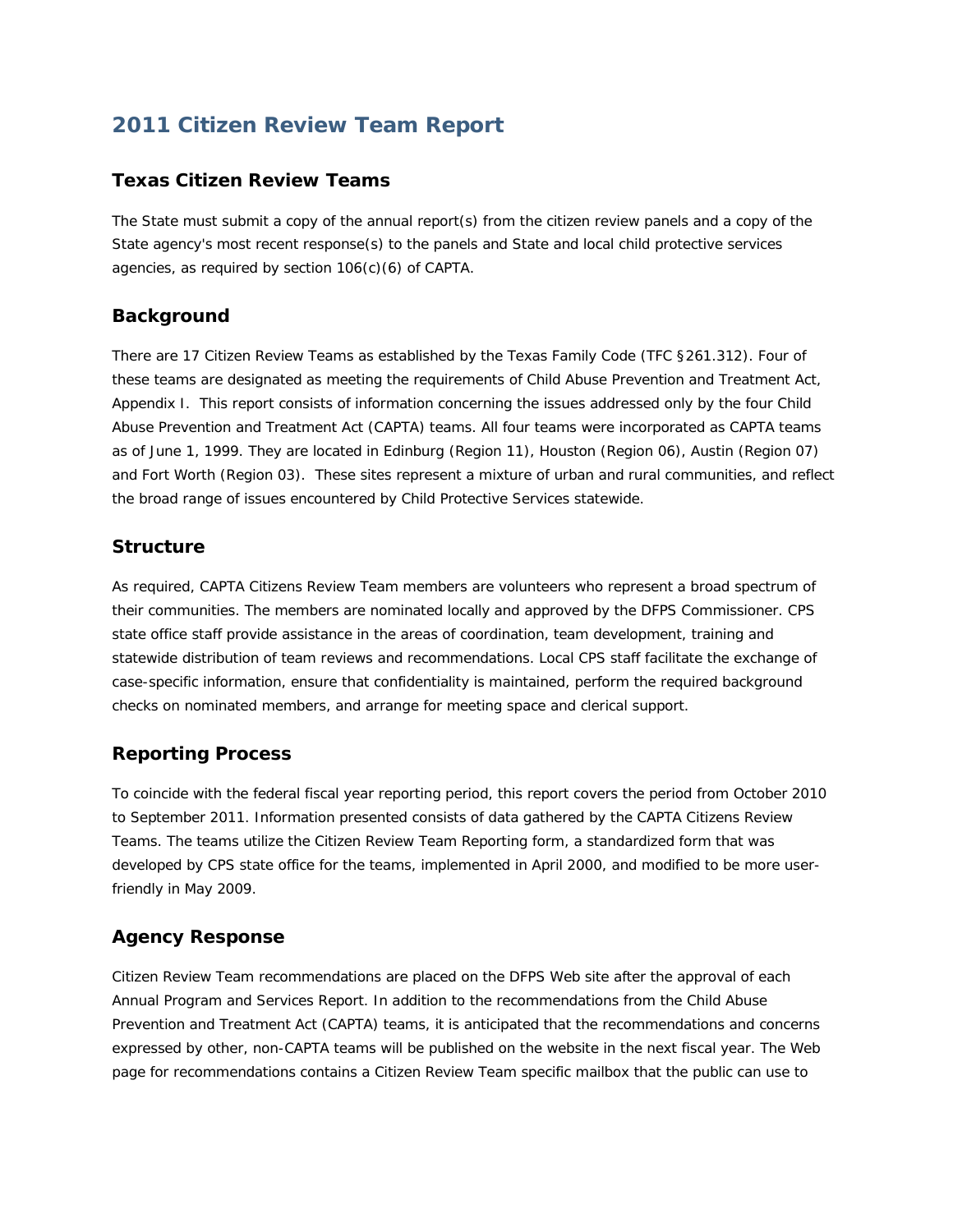comment on the recommendations. That Web page is: [http://www.dfps.state.tx.us/Child\\_Protection/CRT/.](http://www.dfps.state.tx.us/Child_Protection/CRT/)

State office program staff review Citizen Review Team recommendations and those recommendations are considered in policy development, training and procedures. The CAPTA teams often present recommendations for local CPS direct delivery staff about actions they would like to see taken on a particular case. These case-specific recommendations are communicated during the Citizen Review Team meeting to the CPS representatives who are present, and are recorded on the standardized reporting form. Actions on case-specific recommendations are handled at the regional level.

## **Panel Activities**

During the 2011 fiscal year, the Citizen Review Team/Child Abuse Prevention and Treatment Act (CAPTA) teams made significant efforts to meet regularly. Three of the CAPTA teams were able to meet quarterly in compliance with the requirements of the CAPTA. The Tarrant County CAPTA team was unable to meet quarterly, but anticipates meeting this requirement in the next federal fiscal year.

The coordinators are CPS staff assigned to this project. In addition to acting as Citizen Review Team coordinators, their other duties are CPS supervisors, Program Directors, Program Administrators, Risk Managers, or Program Specialists. The Citizen Review Team Coordinators work to establish local and statewide strategic planning, frequent and regular meetings of active teams, and formation of new teams. The Citizen Review Team coordinators meet regularly with state office program staff to discuss better ways to engage the community in the review process. A Citizen Review Team coordinator's manual has been developed and is available as a resource for each team.

One new Citizen Review Team is being developed in Region 03 (Denton). This team will focus on disportionality issues and will be the third Disproportionality team in Texas. The other two Disproportionality teams are in Region 03 (Dallas) and Region 06 (Houston).

The four CAPTA Citizen Review Teams met as follows from October 2010 through September 2011:

- Region 03 (Fort Worth/Tarrant County): October 4, 2010; January 20, 2011; and April 27, 2011.
- Region 06 (Houston): November 30, 2010; February 17, 2011; May 11, 2011; and August 10, 2011.
- Region 07 (Austin/Travis County): November 30, 2010; July 14, 2011; August 29, 2011; and September 29, 2011.
- Region 11 (Edinburg): January 21, 2011; February 18, 2011; March 8, 2011; April 11, 2011; and June 24, 2011.

The CAPTA Citizens Review Team coordinators continue to work with their communities to engage and encourage volunteers to become involved in efforts to gain feedback from the public.

## **Summary of Findings**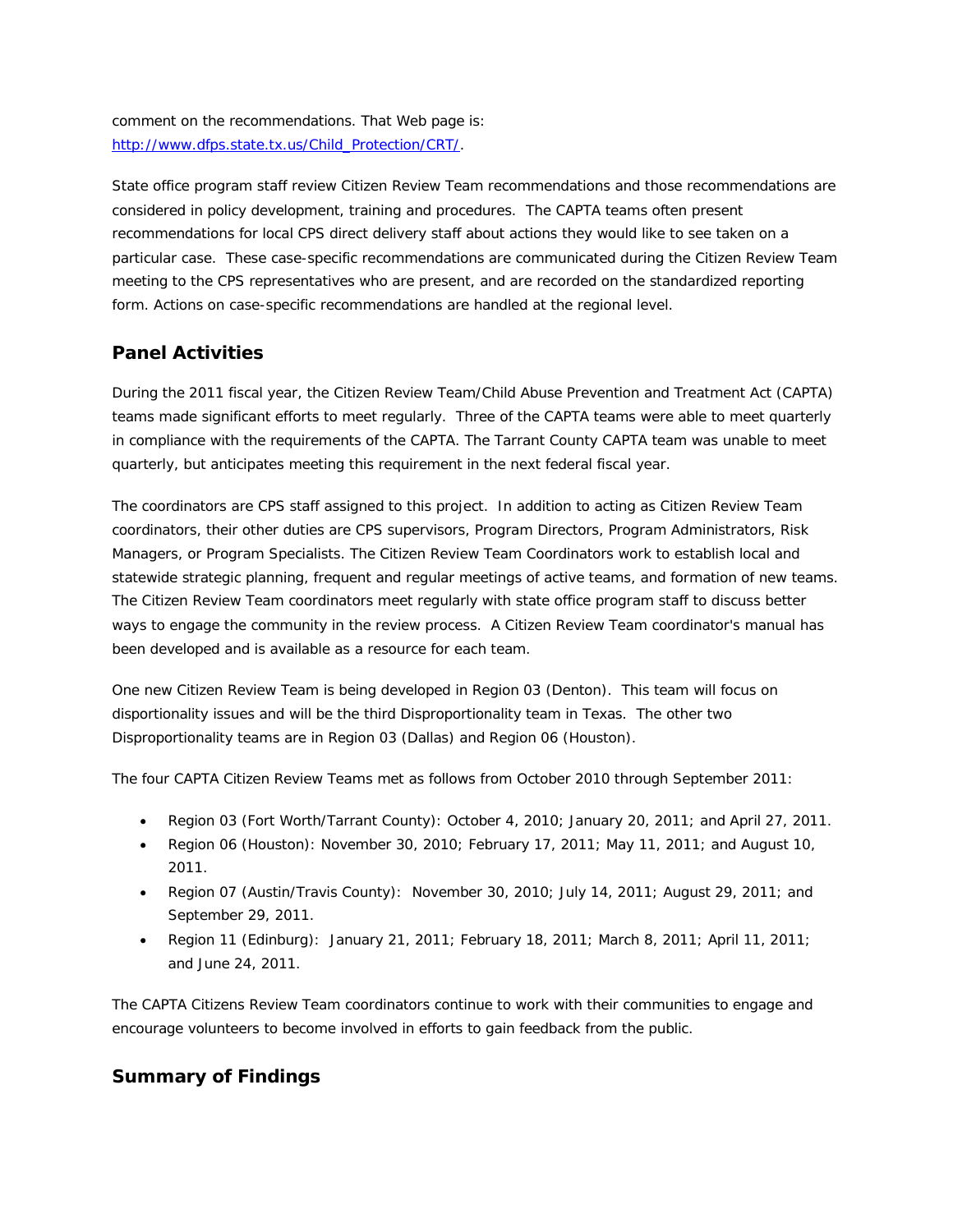The 2011 findings of the CAPTA Citizen Review Teams that have statewide implications (compared to recommendations aimed at local procedures and issues) are summarized below.

**Region 03** focused on the need for additional funding for drug testing of parents and caseworker training regarding drug testing, the effect of staff turnover, and the negative impact to families when their cases go through multiple stages of service and multiple caseworkers.

**Region 06** focused on a lack of communication between CPS caseworkers and medical providers for children with special medical needs and the need for caseworkers to have additional training regarding child vulnerability, safety factors, and case documentation.

**Region 07** focused on several training issues. These included the need to train all staff (not just management) on issues of cultural diversity and assessment of when a family should receive services.

**Region 11** focused on the need to educate parents during their first interaction with CPS so that further intervention is not needed and on the need to provide training to the legal community regarding issues of abuse and neglect.

## **CPS Protection Initiatives**

The following chart describes CPS actions that relate to the CAPTA Citizen Review Team identified issues. Each initiative reflects CPS efforts to respond to and improve the quality of the services it provides to the children and families of Texas.

| Region    | <b>Issue Addressed</b>                                                                                                                                                                                                                                                                                                                                                                                                                          | Recommendation                                                                                                                                                                                                | <b>CPS Initiative</b>                                                                                                                                                                                                                                                                                                                                                                                                                                                                                                                                                                                                    |
|-----------|-------------------------------------------------------------------------------------------------------------------------------------------------------------------------------------------------------------------------------------------------------------------------------------------------------------------------------------------------------------------------------------------------------------------------------------------------|---------------------------------------------------------------------------------------------------------------------------------------------------------------------------------------------------------------|--------------------------------------------------------------------------------------------------------------------------------------------------------------------------------------------------------------------------------------------------------------------------------------------------------------------------------------------------------------------------------------------------------------------------------------------------------------------------------------------------------------------------------------------------------------------------------------------------------------------------|
| Region 03 | The team was concerned that<br>there is often a significant<br>delay between a caseworker<br>asking a parent to submit to a<br>drug test and the parent<br>actually submitting to the test.<br>They felt this allowed a parent<br>who is abusing substances to<br>have a negative result. They<br>were also concerned that the<br>oral swabs used by<br>caseworkers in the field were<br>not effective and would not be<br>admissible in court. | The team recommended<br>additional funding and<br>resources for drug testing.<br>The team also<br>recommended that CPS<br>should not determine a<br>case disposition solely on<br>the results of a drug test. | The types of drug tests funded are<br>oral fluid tests (both with and<br>without confirmation), urine<br>analysis, and hair follicle tests with<br>a detection window of 90 days for<br>drug use by a client. Training on<br>how to use the tests or when to<br>use the tests is ongoing and<br>specific to the type of drug tests.<br>Most caseworkers receive training<br>on oral swabs from the vendor.<br>An excellent description of each<br>test with advantages and<br>disadvantages is accessible to all<br>caseworkers on a substance abuse<br>intranet site designed specifically<br>for educational purposes. |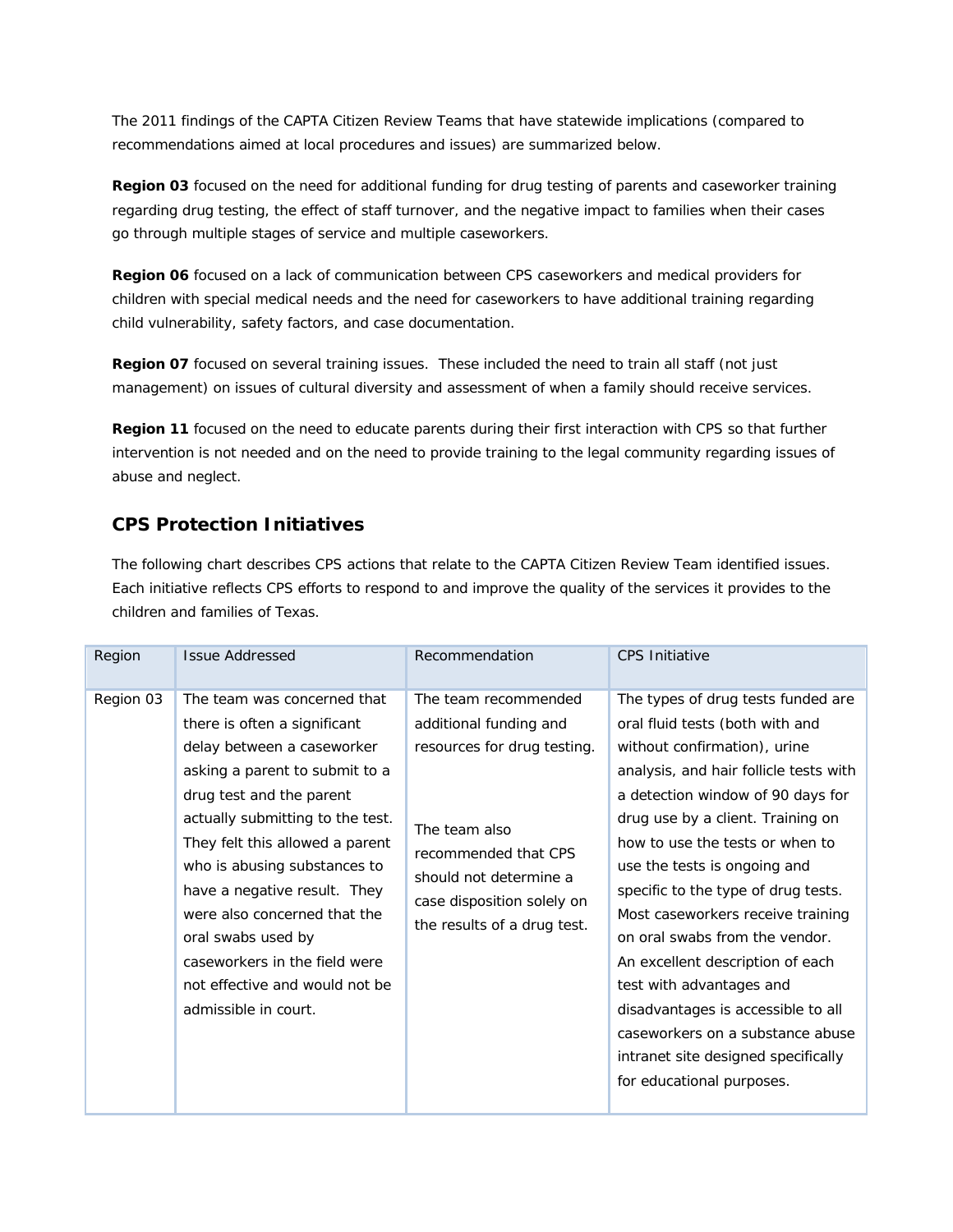| Region    | <b>Issue Addressed</b>                                                                                                                                                                                                                                                            | Recommendation                                                                                                                                                                                                                                                                                                                                                                                                                                                                                              | <b>CPS Initiative</b>                                                                                                                                                                                                                                                     |
|-----------|-----------------------------------------------------------------------------------------------------------------------------------------------------------------------------------------------------------------------------------------------------------------------------------|-------------------------------------------------------------------------------------------------------------------------------------------------------------------------------------------------------------------------------------------------------------------------------------------------------------------------------------------------------------------------------------------------------------------------------------------------------------------------------------------------------------|---------------------------------------------------------------------------------------------------------------------------------------------------------------------------------------------------------------------------------------------------------------------------|
| Region 03 | The team discussed high<br>caseloads, high turnover, and                                                                                                                                                                                                                          | The team's<br>recommendations                                                                                                                                                                                                                                                                                                                                                                                                                                                                               | Caseworkers, with guidance from<br>their supervisors, determine the<br>disposition of an allegation of<br>abuse or neglect based on all of<br>the information gathered during an<br>investigation.<br>CPS supervisors receive training<br>on staff retention during their |
|           | their concern about CPS<br>caseworkers who resign<br>leaving investigations that are<br>not completed. They were<br>also concerned about the<br>possibility of high workloads<br>contributing to CPS<br>caseworkers falsifying case<br>documentation in order to<br>close a case. | included:<br>Those caseworkers<br>$\bullet$<br>incur a financial<br>penalty if they<br>leave DFPS<br>without<br>completing their<br>casework.<br>That CPS<br>$\bullet$<br>management<br>needs to find<br>incentives to<br>encourage<br>caseworkers to<br>complete their<br>cases prior to<br>leaving the<br>agency.<br>That DFPS<br>$\bullet$<br>establish units that<br>only handle cases<br>that need to be<br>reassigned.<br>That supervisors<br>$\bullet$<br>receive training on<br>retention of staff. | certification process. The agency<br>has an extensive Recruitment and<br>Retention Initiative that provides<br>services and resources to counties<br>with recruitment and/or retention<br>issues.                                                                         |
| Region 06 | The team would like to see<br>additional training for                                                                                                                                                                                                                             | The team would like<br>training developed for                                                                                                                                                                                                                                                                                                                                                                                                                                                               | In January 2012, CPS published<br>policy targeted specifically toward                                                                                                                                                                                                     |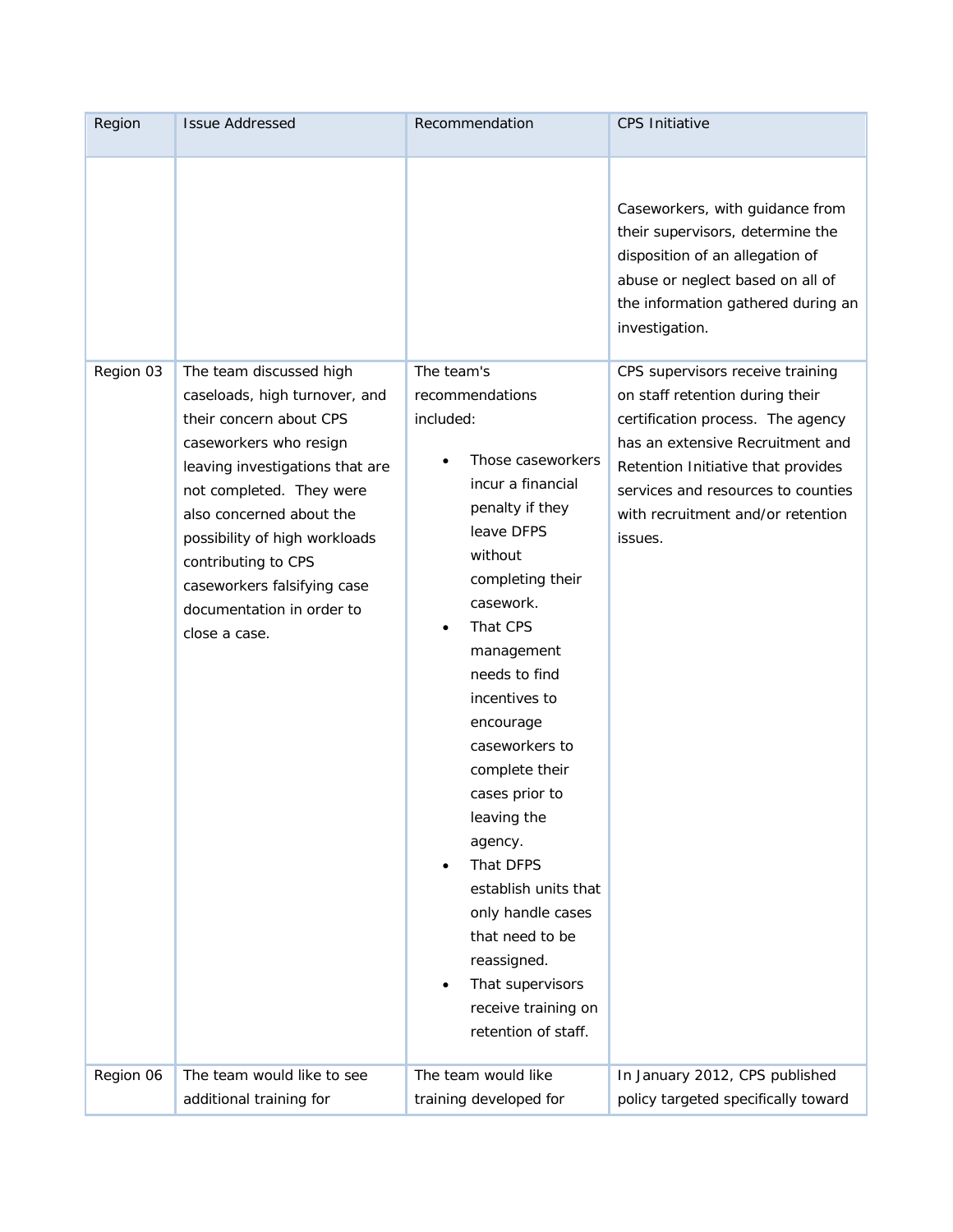| Region    | <b>Issue Addressed</b>                                                                                                            | Recommendation                                                                                                                                                                                                                                                                      | <b>CPS Initiative</b>                                                                                                                                                                                                                                                                                                                                                                                                                                                                                                                                                                                                                                                         |
|-----------|-----------------------------------------------------------------------------------------------------------------------------------|-------------------------------------------------------------------------------------------------------------------------------------------------------------------------------------------------------------------------------------------------------------------------------------|-------------------------------------------------------------------------------------------------------------------------------------------------------------------------------------------------------------------------------------------------------------------------------------------------------------------------------------------------------------------------------------------------------------------------------------------------------------------------------------------------------------------------------------------------------------------------------------------------------------------------------------------------------------------------------|
|           | caseworkers on working with<br>children with special health<br>care needs.                                                        | investigative staff on how<br>to handle reports on<br>families with medically<br>fragile children.<br>They suggested the<br>development of a tip sheet<br>for investigation workers<br>to use when they are<br>assigned an investigation<br>involving a medically<br>fragile child. | working with children with special<br>healthcare needs.                                                                                                                                                                                                                                                                                                                                                                                                                                                                                                                                                                                                                       |
| Region 06 | The team was concerned that<br>the lack of training contributes<br>to CPS caseworkers not<br>recognizing when a child is<br>safe. | Staff should be trained on<br>recognizing when a child is<br>vulnerable to safety issues<br>in their living environment.                                                                                                                                                            | Child safety remains the priority<br>for Texas as DFPS continues to<br>build and reinforce a family<br>focused, community based<br>approach to providing<br>services. Safety decision making<br>remains a continuous quality<br>improvement initiative that will<br>help staff:<br>better identify when<br>children are safe vs.<br>unsafe;<br>better understand the<br>family changes that must<br>occur to keep children<br>safe, resulting in improved<br>matching of appropriate<br>services to children and<br>families;<br>have an improved<br>understanding of safety as<br>it relates to permanency;<br>and<br>function in a culture that<br>supports family centered |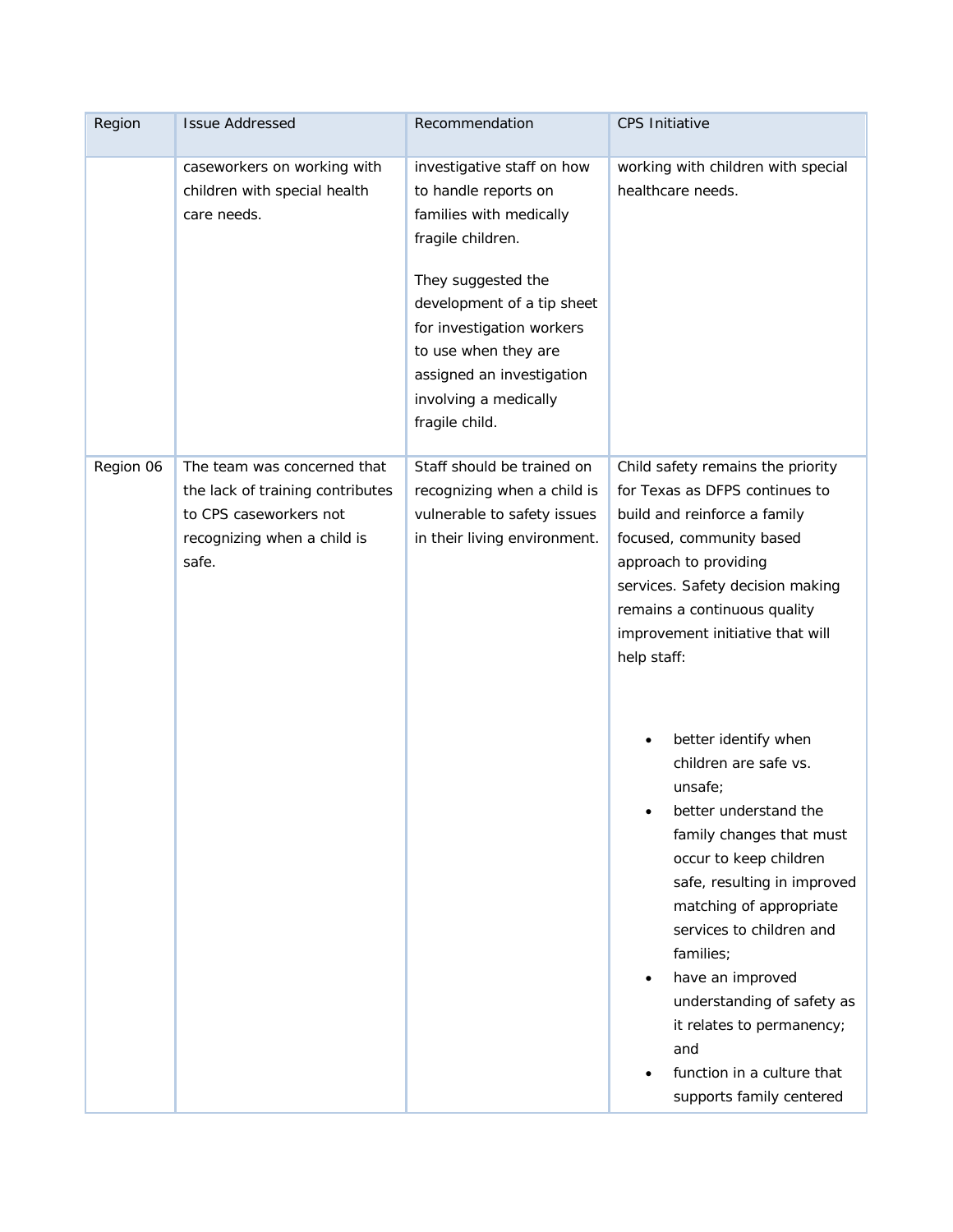| Region    | <b>Issue Addressed</b>                                                                                                                        | Recommendation                                                                                                                            | <b>CPS Initiative</b>                                                                                                                                                                                                                                                                                                                                                                                                                                                                                                                                                                                                    |
|-----------|-----------------------------------------------------------------------------------------------------------------------------------------------|-------------------------------------------------------------------------------------------------------------------------------------------|--------------------------------------------------------------------------------------------------------------------------------------------------------------------------------------------------------------------------------------------------------------------------------------------------------------------------------------------------------------------------------------------------------------------------------------------------------------------------------------------------------------------------------------------------------------------------------------------------------------------------|
|           |                                                                                                                                               |                                                                                                                                           | values.<br>Through a grant funding by the<br>Children's Justice Act, training on<br>enhanced family centered safety<br>decision making has been<br>delivered to staff across the state.                                                                                                                                                                                                                                                                                                                                                                                                                                  |
| Region 07 | The team was concerned that<br>a failure to review case history<br>prevented CPS from taking<br>legal action on a case in a<br>timely manner. | The team recommended<br>that staff should review<br>complex cases with a Child<br>Safety Specialist or Risk<br>Manager early in the case. | For cases that meet the following<br>criteria:<br>there is a child under<br>the age of four in the<br>home;<br>there have three or<br>$\bullet$<br>more referrals to CPS<br>within the past 12<br>months; and<br>the case is not open in<br>$\bullet$<br>another stage of<br>serve;<br>it is automatically flagged as<br>needing a consultation with a Child<br>Safety Specialist. This consult<br>must occur within 10 days. The<br>Child Safety Specialist will conduct<br>a full review of the case history<br>and make recommendations to the<br>caseworker for any further action<br>needed to ensure child safety. |
|           |                                                                                                                                               |                                                                                                                                           | A CPS caseworker or supervisor<br>can request a case consultation<br>with a Child Safety Specialist at<br>any time during any investigation.                                                                                                                                                                                                                                                                                                                                                                                                                                                                             |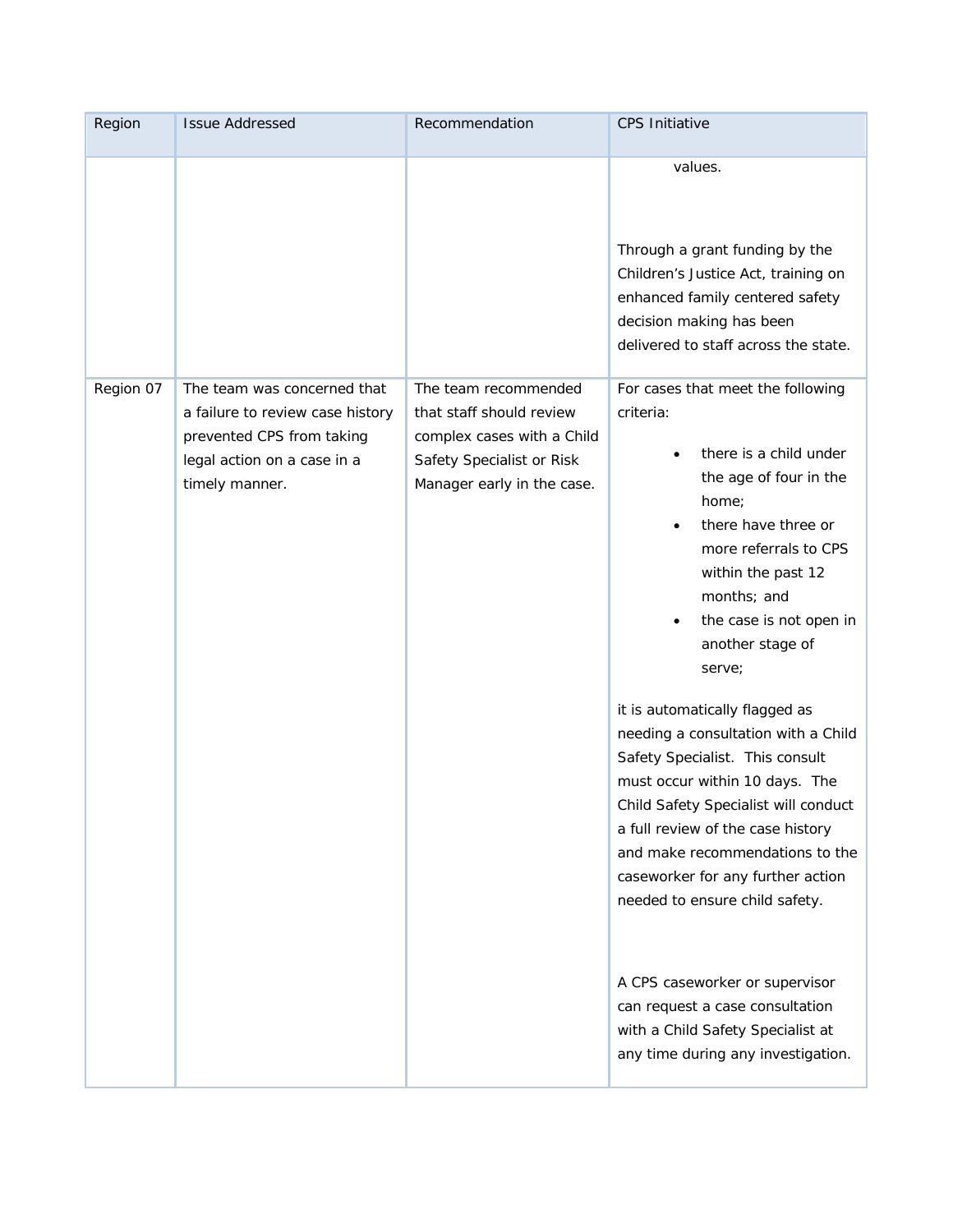| Region    | <b>Issue Addressed</b>                                                                           | Recommendation                                                                                                                                                                                                                                                   | <b>CPS Initiative</b>                                                                                                                                                                                                                                                                                                                                                                                                                                                                                               |
|-----------|--------------------------------------------------------------------------------------------------|------------------------------------------------------------------------------------------------------------------------------------------------------------------------------------------------------------------------------------------------------------------|---------------------------------------------------------------------------------------------------------------------------------------------------------------------------------------------------------------------------------------------------------------------------------------------------------------------------------------------------------------------------------------------------------------------------------------------------------------------------------------------------------------------|
| Region 07 | The team recognized that<br>training in cultural issues led to<br>better safety decision making. | The team recommended<br>that all staff, not just<br>management, should<br>attend cultural diversity<br>training.                                                                                                                                                 | Knowing Who You Are training is<br>provided to all new CPS<br>caseworkers during Basic Skills<br>Development Training. It is a<br>mandatory course for all CPS<br>direct delivery staff. Individuals in<br>DFPS support positions, the<br>community and external partners<br>are also invited to participate in<br>the Knowing Who You Are<br>workshops. Facilitators include<br>staff from the Center for Learning<br>Organizational Excellence,<br>program staff, and regional<br>Disproportionality Specialists. |
|           |                                                                                                  |                                                                                                                                                                                                                                                                  | In addition to Knowing Who You<br>Are, DFPS offers additional cultural<br>competency courses as part of the<br>Caseworker and Supervisor<br>Certification Process. These<br>courses are offered online and in<br>classroom settings. The courses<br>are taught by the Center for<br>Learning and Organizational<br>Excellence staff and external<br>contractors                                                                                                                                                     |
| Region 11 | The team was concerned<br>about the high recidivism rate<br>among families involved with<br>CPS. | CPS should provide<br>education to parents after<br>their first involvement with<br>CPS in order to prevent<br>future reports. CPS<br>caseworkers need to have<br>a clear understanding of<br>the family's history prior to<br>beginning their<br>investigation. | CPS caseworkers are trained in<br>reviewing case history during Basic<br>Skills Development. Additionally,<br>caseworkers are knowledgeable<br>about resources in their<br>communities and provide the<br>family referrals to these resources<br>to meet their needs.                                                                                                                                                                                                                                               |